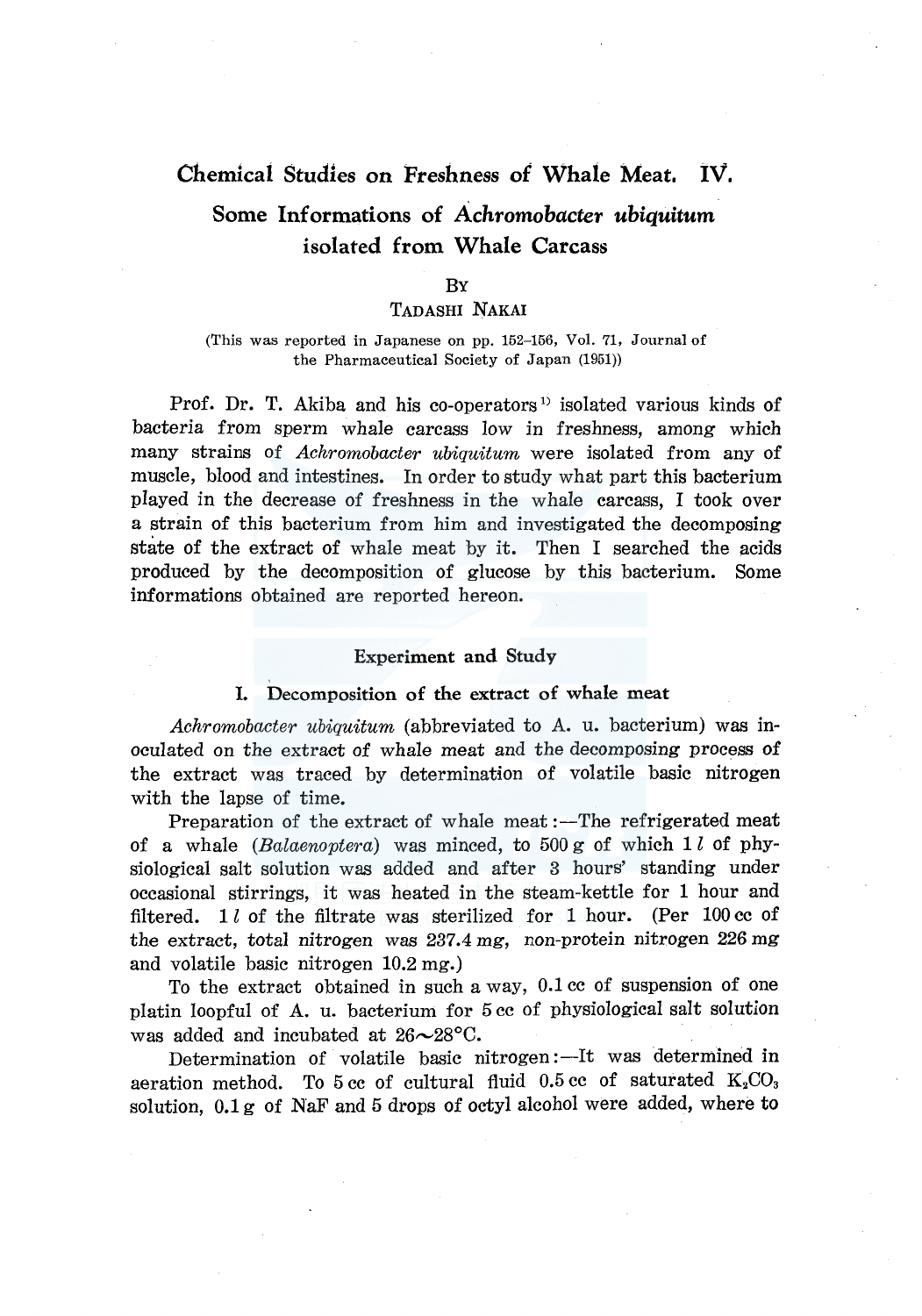168 T. NAKAl

air washed through dilute sulfuric acid was sent so violently that the volatile base was expelled into  $0.02$  n  $H_2SO_4$ . Then the surplus acid was titrated back with 0.02 n NaOH.

The result is shown in Fig. l. For the first 250 hours, the amount of volatile basic nitrongen (abbreviated to V-N) showed little



Fig. 1. Decomposition of whale meat extract. Figures marked with  $\hat{}$  mean the value of pH of the solution at that time.

 $\sum_{\substack{s \text{min} \text{ is a} \\ \text{min} \text{ min} \\ \text{min} \text{ min} \\ \text{min} \text{ min} \\ \text{min} \text{ min} \\ \text{min} \text{ min} \\ \text{min} \text{ min} \\ \text{min} \text{ min} \\ \text{min} \text{ min} \\ \text{min} \text{ min} \\ \text{min} \text{ min} \\ \text{min} \text{ min} \\ \text{min} \text{ min} \\ \text{min} \text{ min} \\ \text{min} \text{ min} \\ \text{min} \text{ min} \\ \text{min} \text{ min} \\ \text{min} \text{ min} \\ \text{min} \text{ min} \\ \text{$  $\sum_{k=30}^{\infty}$  <sup>35</sup>  $\sum_{n=10}^{\infty}$  the 750th hour, it kept the steady  $\sum_{\text{g}}^{30}$  increase and then decreased sudden-<br>25  $\sum_{\text{g}}^{30}$  increase and then decreased suddenly. After the decrease from 5.9 to <sup>20</sup> 5.5 in pH, increasing again, it was is  $\frac{6}{5}$  instantly before V-N showed the ] 10 <sup>1</sup> } clear increase. Perhaps the first  $\frac{50}{9}$  or  $\frac{60}{200}$   $\frac{100}{200}$   $\frac{200}{400}$   $\frac{500}{600}$   $\frac{700}{600}$   $\frac{800}{200}$   $\frac{900}{200}$   $\frac{1000}{200}$  decrease in pH is due to the acid Time in hours **brought** from the small amount of saccharide contained in the extract by the acid productivity of A. u. bacterium. Inspite of no increase

of V-N amount, the value of pH increased in the period about from 60th to 200th hour. This probably shows the formation of non-volatile amine. Clearly the generation of gas was recognized after 24 hours of inoculation. The cultural fluid smelled rather sourish and of its own, not bad.

# II. Comparison of decomposition between suspension and extract of whale meat

The state that whale meat was being eroded by A.u. bacterium was inferred from the decomposing state of whale meat suspension by this bacterium, and at the same time it was compared with that of the extract. The whale meat used was of the same kind as I.

Preparation of whale meat suspension  $-50$  g of whale meat minced with the meat-chopper was heated in the steam-kettle for 30 minutes and brayed in the mortar. To it,  $1 l$  of physiological salt solution was added and after 1 hour's heating in tha steam-kettle, its supernatant was put in another vessel. Its residue was fully brayed again and sterilized for 1 hour after dispersing into the supernatant. Total nitrogen per 100 cc was 171.1 mg.

Preparation of the extract : $-60 g$  of the above-mentioned whale meat was heated in the steam-kettle for 30 minutes, and brayed in the mortar. To it, 1.2 l of physiological salt solution was added. After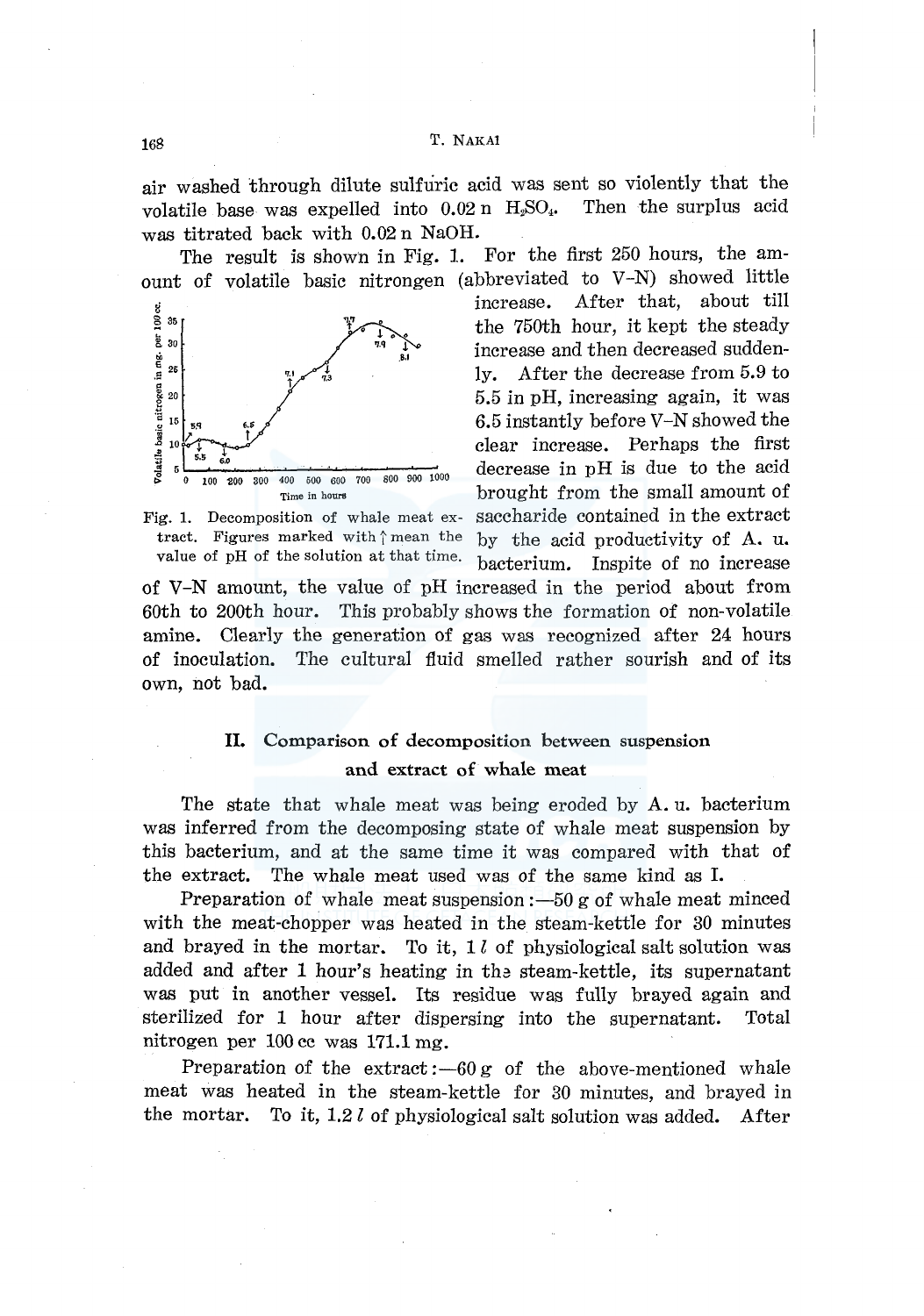2 hours' heating in the steam-kettle and filtering, 1050 cc of the filtrate was sterilized for 1 hour. Total nitrogen per 100 cc was 36.3 mg.

5 drops of the above A. u. bacterium suspension were added to thus made suspension and extract respectively, which were kept at 27°C. The amount of V-N was measured by the aeration method, with 20 cc of each liquid.

The result is shown in Fig. 2. Fluctuation of V-N amount of the suspension agrees nearly quite with that of the extract. This is, it is not influenced by the existing

amount of muscle protein. This fact can be easily understood from the known fact that A. u. bacte rium has no gelatine decomposing power. Therefore, on whale meat eroded by A. u. bacterium, not  $\begin{array}{ccc} 0 & \dots & \dots & \dots \\ \text{mused} & \text{protein} & \text{but} & \text{mainly} & \dots \\ \end{array}$ protein matters will be decompos- Time in hours ed. The change of pH in both  $\circ$ -Extract  $\cdot$ -Suspension of whale meat liquors agreed about till 300th Fig. 2.



hour (pH 7.1) and after that with an increase of the amount of  $V-N$ , these liquors showed the different value in pH and its difference became larger and larger. And the then value of pH was smaller in the suspension than in the extract. Probably this is due to protein's buffer action.

# III. Effect of the initial value of pH upon volatile base formation

From the above experiments and the general fact that optimum pH for deaminase of bacteria is alkaline, I imagined this bacterium deaminated substrate in neutral and alkaline, but scarcely about pH 6. Therefore, if pH of the extract in the beginning of the experiment was neutral or alkaline, this bacterium would deaminate the substrate at once and the amount of V-N would show a clear increase from the beginning, I imagined. So inoculating  $A$ . u. bacterium on the different extracts in pH, I examined the change of the amount of V-N. The whale meat used for the experiment was of the same species as in the above one.

1.6 l of physiological salt solution was added to 800 g of minced whale meat and after 3 hours' standing under occasional stirring, boiled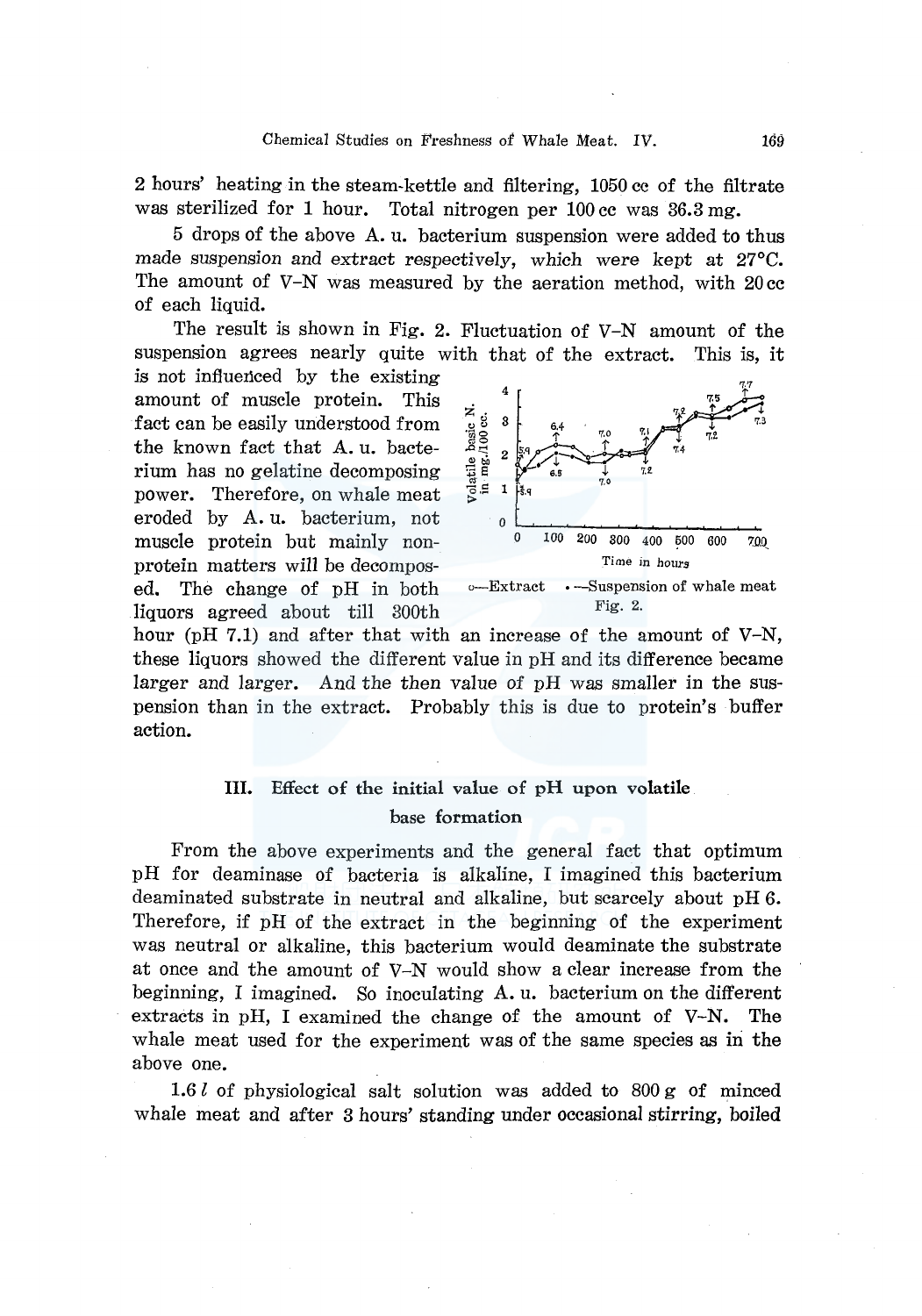### 170 T. NAKAI

for 10 minutes and filtered. After steam-sterilizing the filtrate for 1 hour, there was inoculated a platin-loopful of A. u. bacterium and kept standing for one night at 27°C. Thus, fermentable matter (carbohydrate) in the extract was consumed, to preventing as much as possible from decreasing pH instantly after the commencement of the experiment as in experiment I and II. And through the layer of kieselguhr, bacteria were sucked off. Each 480 cc of the filtrate was made at 6, 7 and 8 in pH and after 30 minutes' heating in the steam-kettle, changed pH was adjusted with NaOH and added physiological salt solution made its amount  $500 \text{ cc}$ . It was put in a 1l Erlenmeyer's flask and sterilized for 30 minutes every day for the following three



 $x-6$ ,  $0-7$ ,  $\cdot$   $-8$ 

Fig. 3.



Initial vulue of pH in the extract :  $x-6.1, \quad -6.9 \quad -7.9$ Fig. 4.

days. To each of them, 0.1 cc of the above mentioned• suspension of bacteria was added and kept at  $27^{\circ} \sim 28^{\circ}$ C. Often 10 cc of this solution was taken out aseptically to measure the amount of V-N.

The experiment was carried out twice and its result is shown in Figs. 3 and 4. In the extracts of 7, 6.9 and 8, 7.9 in pH at the beginning of the experiment, the amount of V-N increased from the outset but in the extracts of 6, 6.1 in pH it did hot increase in the early stage of the experiment with even a decrease until towards 7 in pH. This result seemed to coincide fully to my expectation before the experiment. But in case of peptone



Fig. 5.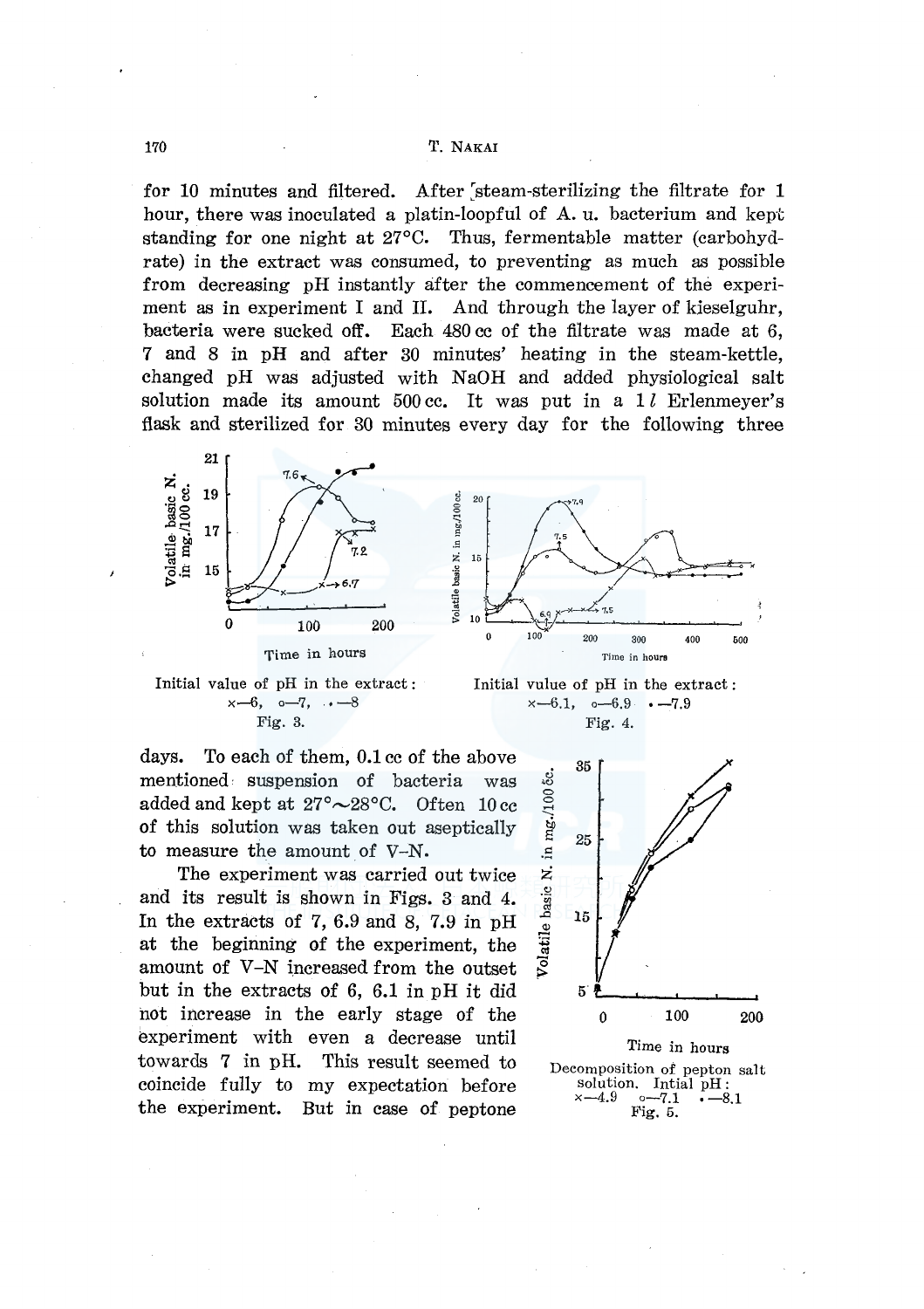solution (1% of Polypepton "Takeda", 0.5% of NaCl) used as cultural medium, in any of 5.9, 7.1 and 8.1 in the initial pH, the amount of V-N increased from the outset and the increase of the amount of V-N at 5.9 in pH was the most till 162nd hour (Fig. 5). Therefore, we can consider that peptone contains some substance that can give the volatile base by A. u. bacterium's action even at 6 in pH but the extract of whale meat does not contain it.

In the extract of whale meat, at a certain stage the amount of V-N decreased in sudden with state of equilibrium in conclusion. In this state the amount of V-N was nearly same, with no relation to pH in the beginning of the experiment (Fig. 4).

#### IV. Decomposition of autolyzate of whale meat

In the decreasing process of freshness of whale carcass, prior to or at the same time with the decomposition by bacteria, autolysis of muscle takes place and intermediary products of protein decomposed increase gradually and the amount of the extractive matter also. To find out the relation between it and the A. u. bacterium's action, the extracts of autolyzed and normal whale meat were made and their decomposing state by A. u. bacterium was compared.

The preparation of the extract of normal whale meat (control solution) :-To  $500 g$  of minced sperm whale meat, 1 l of physiological salt solution was added and after 3 hours' standing, it was boiled for 10 minutes. The filtrate was sterilized for 1 hour and a platin-loopful of A. u. bacterium was inoculated on it and kept at 28°C for a night. Thus, after consuming the acid-fermentable matters, the solution was sucked through the kieselguhr layer and the filtrate was neutralized with NaOH, of which 500 cc was put in a  $1 l$  Erlenmeyer's flask and sterilized for 30 minutes every day for the following 3 days. Total nitrogen was 117 mg per 100 cc.

Preparation of the solution of autolyzate :- To  $500 g$  of minced meat of sperm whale,  $1 l$  of physiological salt solution saturated with chloroform and 5 g of chloroform were added and kept at  $27^{\circ} \sim 28^{\circ}$ C for 5 days. Then, after 10 minutes' boiling, the filtrate was treated as mentioned above. The total nitrogen was 190.3 mg per 100 cc.

0.1 cc of A. u. bacterium suspension was added to thus obtained two kinds of solutions and kept at  $27^{\circ} \sim 28^{\circ}$ C. The result was shown in Fig. 6.

The amount of  $V-N$  was always more in the solution of autolyzate than in the control solution but both solutions showed nearly same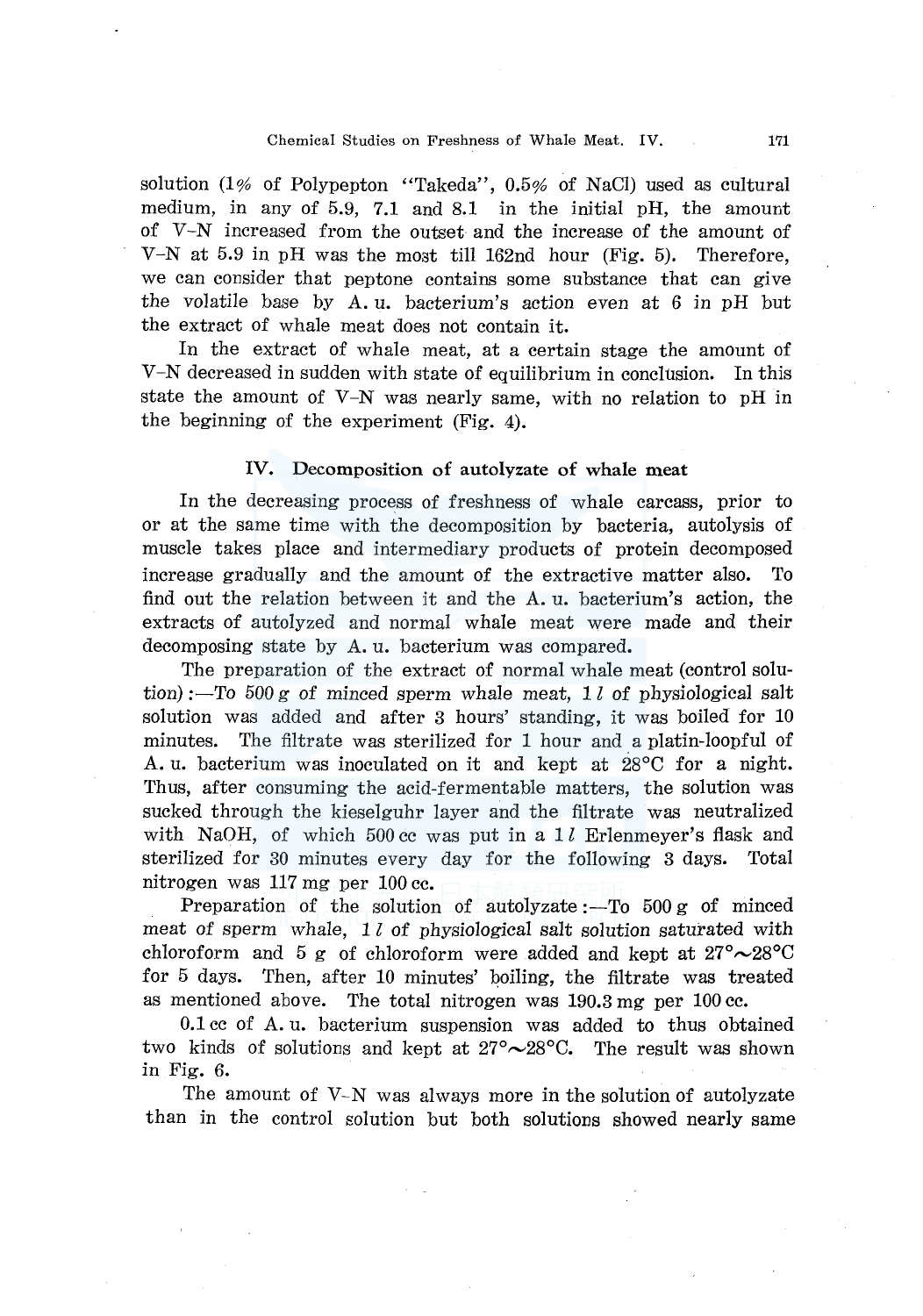

Fig. 6. Comparison of the decomposing process of the extract between autolyzed whale meat and normal whale meat.  $\bullet$ ,  $\Box$ -Autolyzed,  $\circ$ -Normal

changing state till about 200th hour. However, after the 200th hour, the control solution showed little increase of the amount of V-N and then gradual decrease, but the solution of autolyzate showed the remarkable increase again. Can't we interprete this phenomenon as follows ? In the solution of autolyzate, kinds of substances decomposed by A. u. bacterium were different between till and after about the 200th hour ("The substance decomposed") by A. u. bacterium" is limited to the substance forming the volatile base by the action of A. u. bact-

etrium, in this case). Till about 200th hour, the substance decomposed by A. u. bacterium was of same kind in both solutions and consumed almost all by this time. After this time, the control solution had no substance decomposed by  $A. u.$  bacterium, so the amount of  $V-N$  did not increase. In the solution of autolyzate, A. u. bacterium found another kind of substance to be newly utilized in the product of autolysis and began to decompose actively and the amount of V-N increased again.

*As* in the preceding experiments, both solutions showed the sudden decrease of the amount of V-N in a certain stage.

# V. Effect of A. u. bacterium upon the decreasing freshness of whale carcass

The results of the above experiments can make us imagine as follows :—No A. u. bacterium decomposes protein and gives out the bad smell. So if this bacterium only acts on the whale carcass, it gives no remarkable effect on freshness. However, generally speaking, in the decreasing process of freshness, only one species of bacterium acts rarely, and simultaneously various kinds of bacteria work. So in such a case, A. u. bacterium decomposes actively various intermediary decomposition products of protein which are produced by other bacteria, especially bacteria with protein decomposing power, and gives abundantly the last products of protein decomposed. Namely it can be safely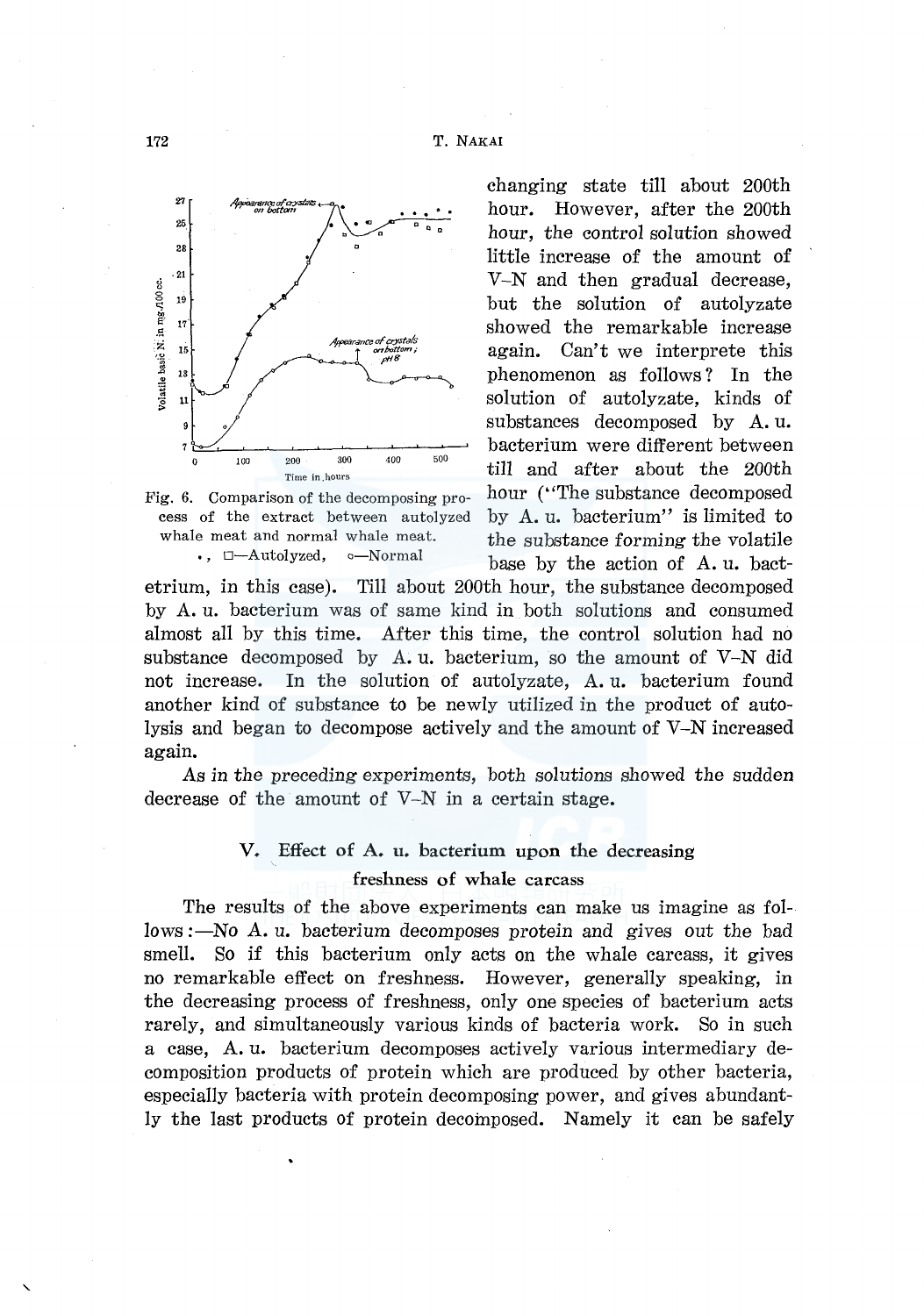said that A. u. bacterium can not become the main cause of decreasing freshness on whale carcass but plays a part by participating in the last process of protein decomposing.

# VI. The cause why the sudden decrease in the amount of  $V-N$  takes

## place in a certain stage of decomposing process of extract

In most of the above experiments, the sudden decrease of the amount of  $V-N$  was found in a certain stage. The pH was always bigger than 7.5. From the further shape of the curve we can judge that this decrease is not caused by volatilization. After my incessant

observation, I found that in this stage fine sand-like or short prismal crystals appeared on the bottom of the vessel without fail and they increased their number with the decrease of the amount of  $V-N$  (Fig. 6 and 7). Wondering if this crystal had any relation with the decrease of the amount of V-N, I investigated to find that this crystal contained ammonia as my expectation.

This crystal is an inorganic substance, hardly soluble in water and alkali carbonate solution and readily in dilute mineral



acids. Its dilute mineral acid solution, if it is alkalified with NaOH, gives the gelatinous precipitate and generates ammonia. This crystal was conffrmed to be magnesium ammonium phosphate from the fact of containing  $Mg''$  and  $PQ''$  as well as ammonia and the content of phosphorus. The determination of phosphorus was done by Bell-Doisy's<sup>2)</sup> colorimetry with solution of the crystal in 0.01 n HCl as test solution.

| Sample:           | $1.63 \,\mathrm{mg}$ .  | $1.51 \,\mathrm{mg}$   |
|-------------------|-------------------------|------------------------|
| P:                | $0.204 \,\mathrm{mg}$ , | $0.188 \text{ mg}$     |
| $NH4MgPO4·6H2O$ : | calculated              | 12.63                  |
|                   | found                   | <b>12.52.</b><br>12.45 |

Accordingly, the cause for decrease of the amount of V-N was found on the crystallization of magnesium ammonium phosphate. It was certificated by its crystallization even in the extracts in Fig. 1 and Fig. 7 which were made without the treatment through kieselguhr.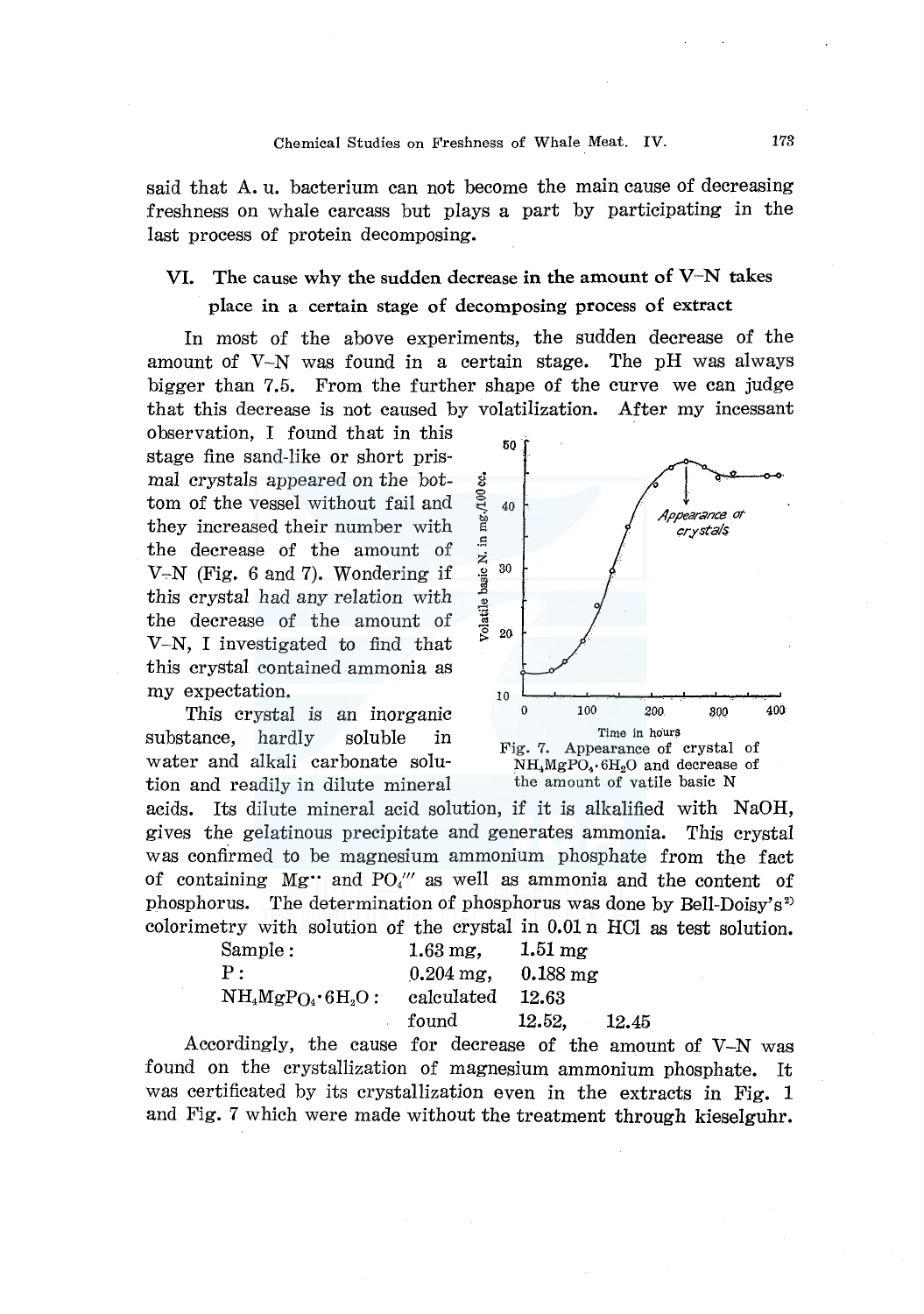VII. Acids as the metabolic products of Glucose by A. u. bacterium

A. u. bacterium produces acids from saccharide. Acids produced aerobically from Glucose were searched.

Preparation of cultural medium :—The solution of  $1 l$  of whale broth, 10 g of Glucose and 5 g of NaCl were neutralized with NaOH and aftr sterilization, added  $5 g$  of CaCO<sub>3</sub> separately sterilized. A 2 l Erlenmeyer flask was used as vessel.

A platin loopful of A. u. bacterium was inoculated on this cultural medium and incubated at  $28^{\circ} \sim 30^{\circ}$ C for 3 days under occasional stirrings. 2*l* of thus fermented solution was treated as the following table and divided into the volatile acid solution, ether-soluble non-volatile acid solution and ether-insolubie acid solution.

| 2l of fermented solution      |                                 |
|-------------------------------|---------------------------------|
| Precipitate                   | Filtrate                        |
| decomposed with               | slightly alkalized, concen-     |
| dilute $H_2SO_4$              | trated into about 150 cc on     |
| Filtrate $\leftarrow$         | water-bath, decompsed with      |
| added                         | dilute $H_2SO_4$ and centri-    |
| extracted                     | fuged.                          |
| with ether                    | Supernatant                     |
| Etheric soluion               | Residual solution               |
| Ether distilled               | (Ether-insoluble acid solution) |
| Residue<br>Steam-distillation |                                 |
| <b>Distillate</b>             | Residual solution               |
| (Volatile acid solution)      | (Non-volatile acid solution)    |

I tried to isolate acids from the above each solution.

Volatile acid :-To volatile acide solution, PbO was mixed in excess ond evaporated to dryness on the water bath and the residue was infused with about 35 cc of tepid water. The filtrate was heated in the violently boiling water-bath but no basic lead propionate was found. Therefore, after removing lead by adding dilute  $H_2SO_4$  to the filtrate, ZnO was added and evaporated to dryness on the water-bath. The residue was infused with absolute alcohol after two hours' desiccation at 150°C. To the residue, phophoric acid was added and distilled with steam. The distillate showed negative reaction against formic acid. Alcohol distilled off the infusion and . after adding phosphoric acid to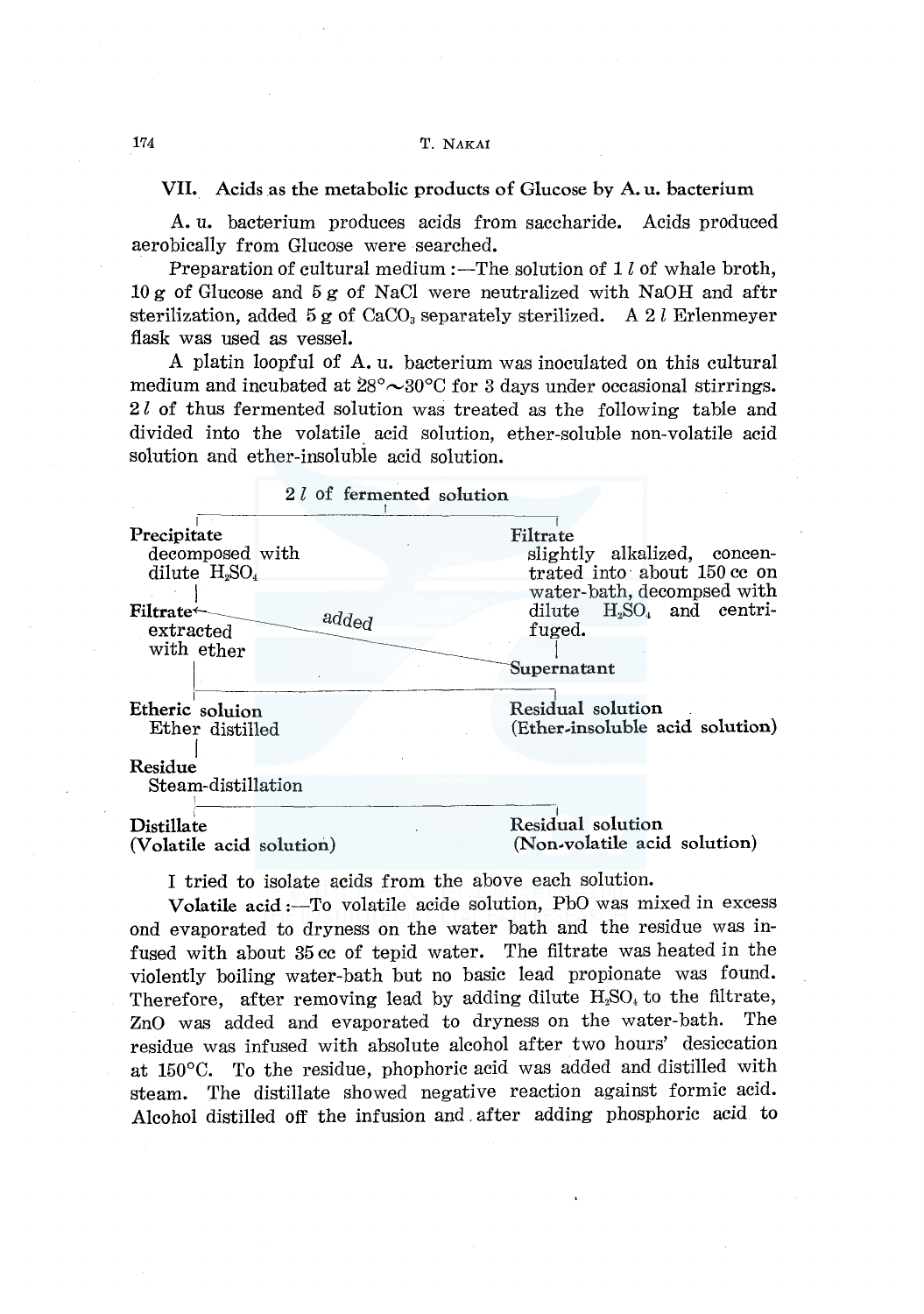the residual solution, it was distilled with steam. Though white substance was found in the distillate, its scarcity made the further investigation impossible. Then it was filtered off. The filtrate was neutralized with NaOH and concentrated into about 3 cc on the waterbath and added saturated  $AgNO<sub>3</sub>$  solution. Instantly after, white substance appeared, which was filtered out and recrystallized from warm water. About 0.2 g of needle crystal of silver acetate was obtained.

| Sample 68.7 mg        |                  | $A\mathbf{g}$ 43.8 mg |               |  |
|-----------------------|------------------|-----------------------|---------------|--|
| CH <sub>s</sub> COOAg | calculated 64.64 |                       | found $63.75$ |  |

Non-volatile acid:--Non-volatile acid solution was neutralized with saturated Ba(OH), solution and concentrated on the water bath.  $25 \text{ gr}$ of the concentrated viscous substance was dissolved into 250 cc of 80% alcohol under warming and after cooling, it was filtered. The residue was inorganic. After distilling alcohol off, the filtrate was diluted with water and decomposed with dilute  $H_2SO_4$  and filtered. The filtrate was extracted with ether and then it was distilled off. After the volatile substance which somewhat seemed to be contained in the residue was expelled off through steam-distillation, some water and  $ZnCO<sub>3</sub>$  in excess were added and heated on the water-bath and filtered. The filtrate was treated with active carbon and concentrated on the water bath. About  $10 \sigma$  of crude zinc lactate was obtained. After recrystallizing from hot water and desiccating at the room temperature, the yield was 5.4 g. Some more crystals were yielded from the mother liquor.

| Sample 298.2 mg; 215.5 mg (yielded from the mother liquor) |                            |
|------------------------------------------------------------|----------------------------|
| Loss on heating at $115^{\circ}$ C 53.7 mg. 39.0 mg        |                            |
| $ZnO$ 81.7 mg; 58.7 mg                                     |                            |
| $Zn(C_3H_5O_3)_2 \cdot 3H_2O$ calculated crystal water     | 18.16                      |
| ZnO                                                        | 27.35                      |
| found crystal water 18.01; 18.1                            |                            |
| ZnO                                                        | $-11$ med $-27.43$ ; 27.24 |

According to this analysis value, the lactic acid produced by A. u. bacterium is racemic mixture. Therefore, A. u. Bacterium is imagined to contain racemiase.<sup>3)</sup>

Ether-insoluble  $\text{acid}$ : It was searched with newly made fermented solution. It was concentrated on the water-bath and decomposed with dilute  $H<sub>2</sub>SO<sub>4</sub>$  and centrifuged. The supenatant was extracted with ether for removing the ether-soluble acids and the residual solution was boiled with excess  $CaCO<sub>3</sub>$ . In the filtrate and the residue, acid